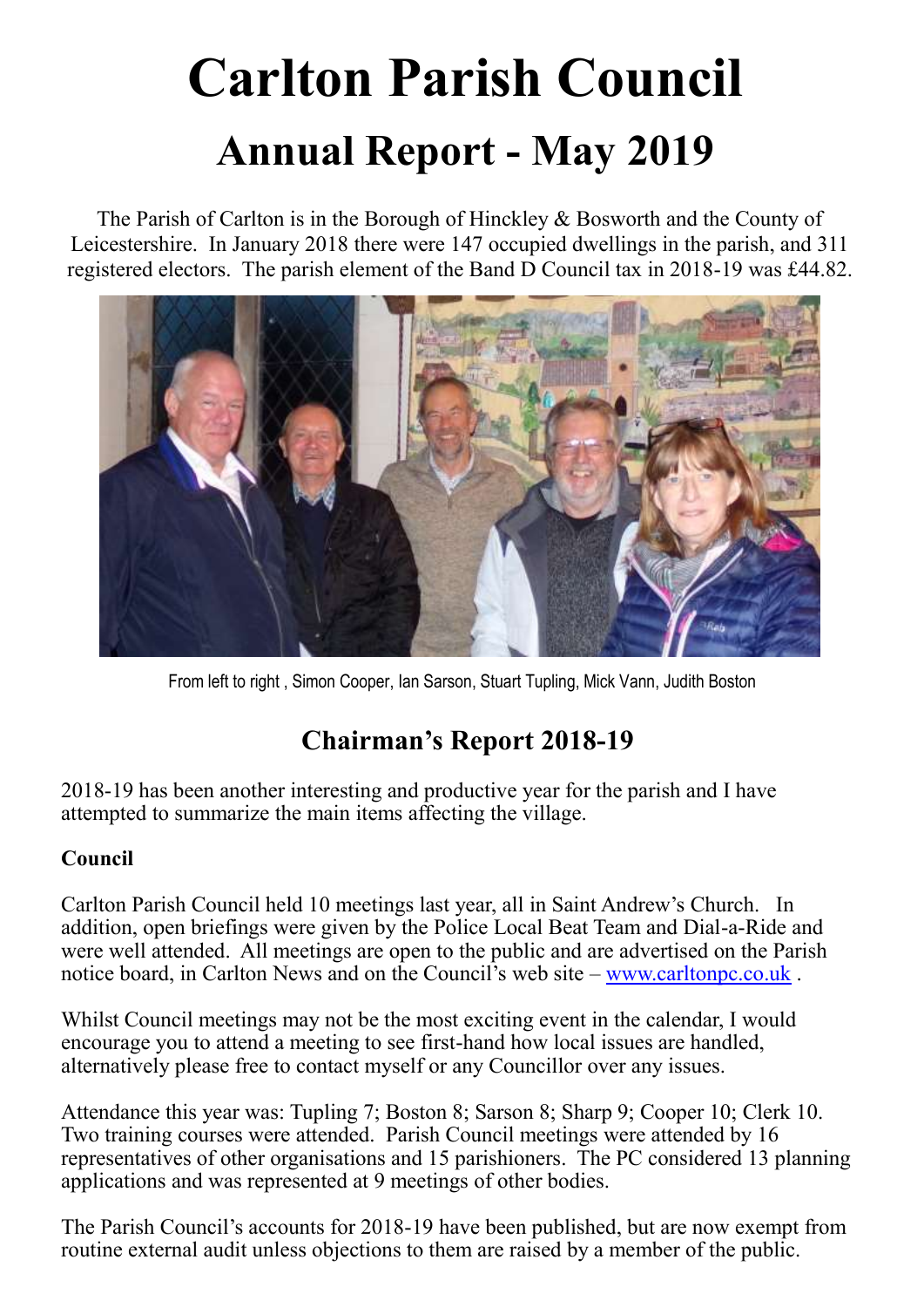#### **Election**

Local elections were held on May  $2<sup>nd</sup>$  and with only 5 nominees for the 5 vacancies on the Parish Council an election was not required.

Bill Sharp who has been a Councillor for 32 years has decided to retire and we all thank him for his hard work and dedication; the vacancy has been filled by Mick Vann.

On a sadder note David Price and Tony Cooper, both former Councillors, died during the year having served on the council for 40 and 32 years respectively.

#### **Traffic Problems**

Speeding traffic continues to be a problem everywhere and as promised we purchased a Speed Indicator Device (SID) to be located at 5 different sites within the village. The data which is published in Carlton news continues to be collated but it is still too early to draw any conclusions.

The success of Bosworth Water Park, particularly at holiday times, has caused major access and parking problems on the Wellsborough Rd. Parking restrictions and new speed limits are being imposed but clearly a longer-term solution is required. Similar problems are also occurring at Twycross Zoo and Thornton Reservoir, proving that increased tourism requires a long-term review of infrastructure.

#### **Parking**

Already reported in Carlton News, parking on pavements is illegal and is creating obstructions for pedestrians, push and wheelchair users. In order to prevent a potential accident, I would be grateful if you would ask visitors to help us by not parking on the pavement.

#### **Churchyard**

Continual maintenance by the Gardening Group has included the felling of the cherry and rowan tree and some regrading and turfing of the path bank which will be extended.

The front retaining wall is currently being monitored for structural movement and the Victorian letterbox has now been repaired.

#### **Village News**

A good way of keeping up to date with village activities is Carlton News which is distributed quarterly, or you can refer to Facebook and the Parish website.

#### **Carlton Charity Lands**

This year the trustees have been able to grant 6 educational awards totaling £890.44. This trust has been designed to provide educational support in the form of monetary grants to students aged 16 to 23. For further information please contact Ian Sarson at [madrailfan@aol.com.](mailto:madrailfan@aol.com)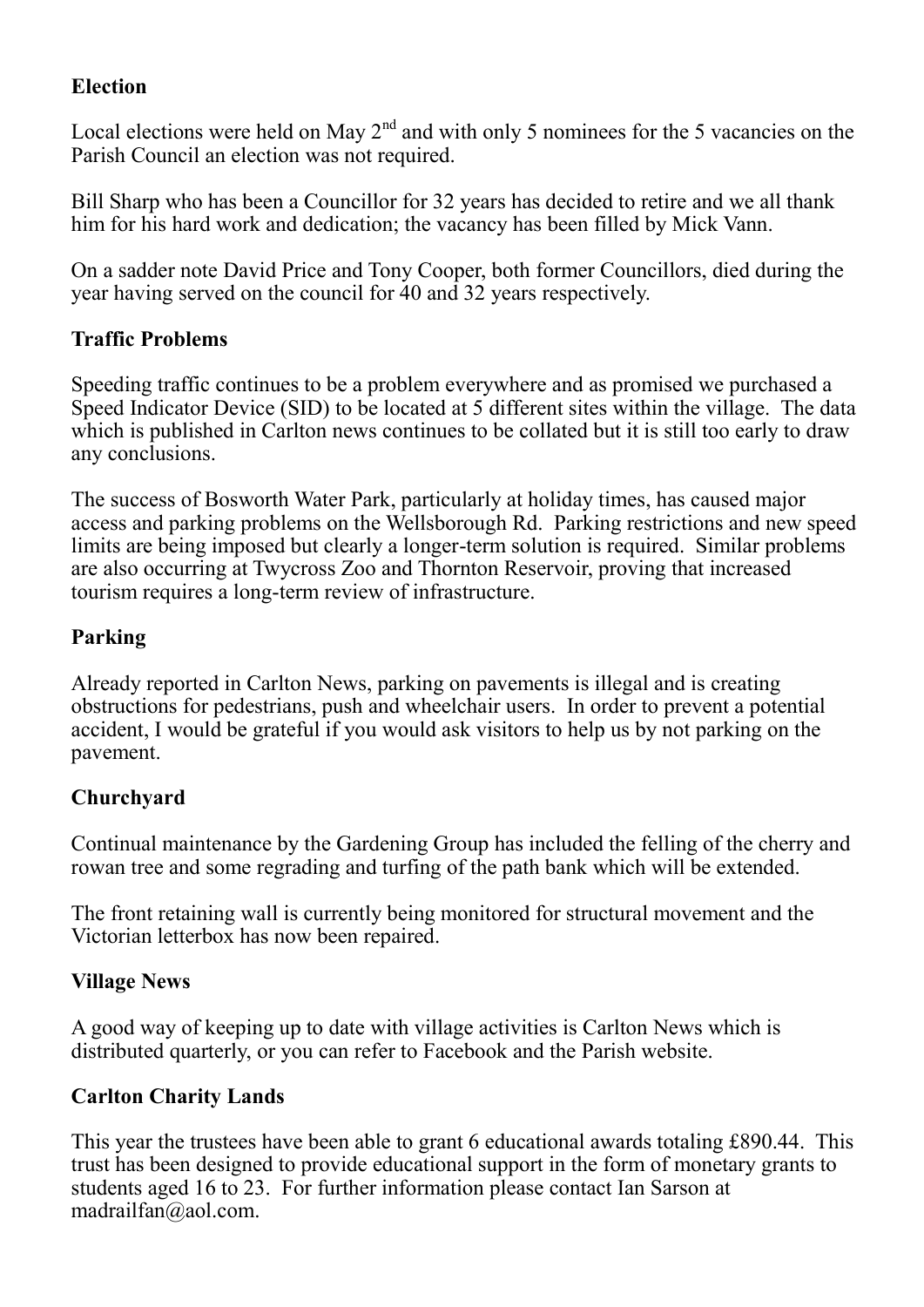#### **The Gate Hangs Well**

The Gate plays a key role in the community hosting monthly quiz nights and regular special events, and plans have been passed for an extension to the building for a restaurant area.

Coffee mornings continue to be held on Fridays at 11am, providing a useful forum and meeting place for all parishioners.



Churchyard - bramble clearance Barton Road - planting oak tree

#### **Thanks to**

Internal Auditor, Carlton News, Carlton Footpath Group, Carlton Gardening Group, Carlton Neighbourhood Watch Group, Keep Carlton Tidy Group, Carlton Youth Champions, Heritage and Tree Warden, Parochial Church Council, Village Fete and Horticultural Show organisers.

Our Borough and County Councillors, Maureen Cook & Ivan Ould, and our local Police officers and supporting authorities.

As always, my thanks go to the army of volunteers who have given their time, expertise and equipment to keep the Parish running smoothly.

Finally, my thanks go to my fellow Councillors Judith Boston, Simon Cooper, Ian Sarson, Bill Sharp and your Parish Clerk Chris Peat whose support have made all of this possible.

#### **Stuart Tupling Chairman**

### **Parish Councillors**

Stuart Tupling, Bufton Lodge, Barton Road (290301) Judith Boston, 64 Main Street (291880) Simon Cooper, 48 Main Street (290964) Ian Sarson, 74 Main Street (290733) Mick Vann, 91 Main Street (07944-799106)

### **Clerk to Carlton Parish Council**

Chris Peat, 7 Main Street, Carlton, Nuneaton, Warks, CV13 0BZ Tel 01455-290934 Email clerk@carltonpc.co.uk